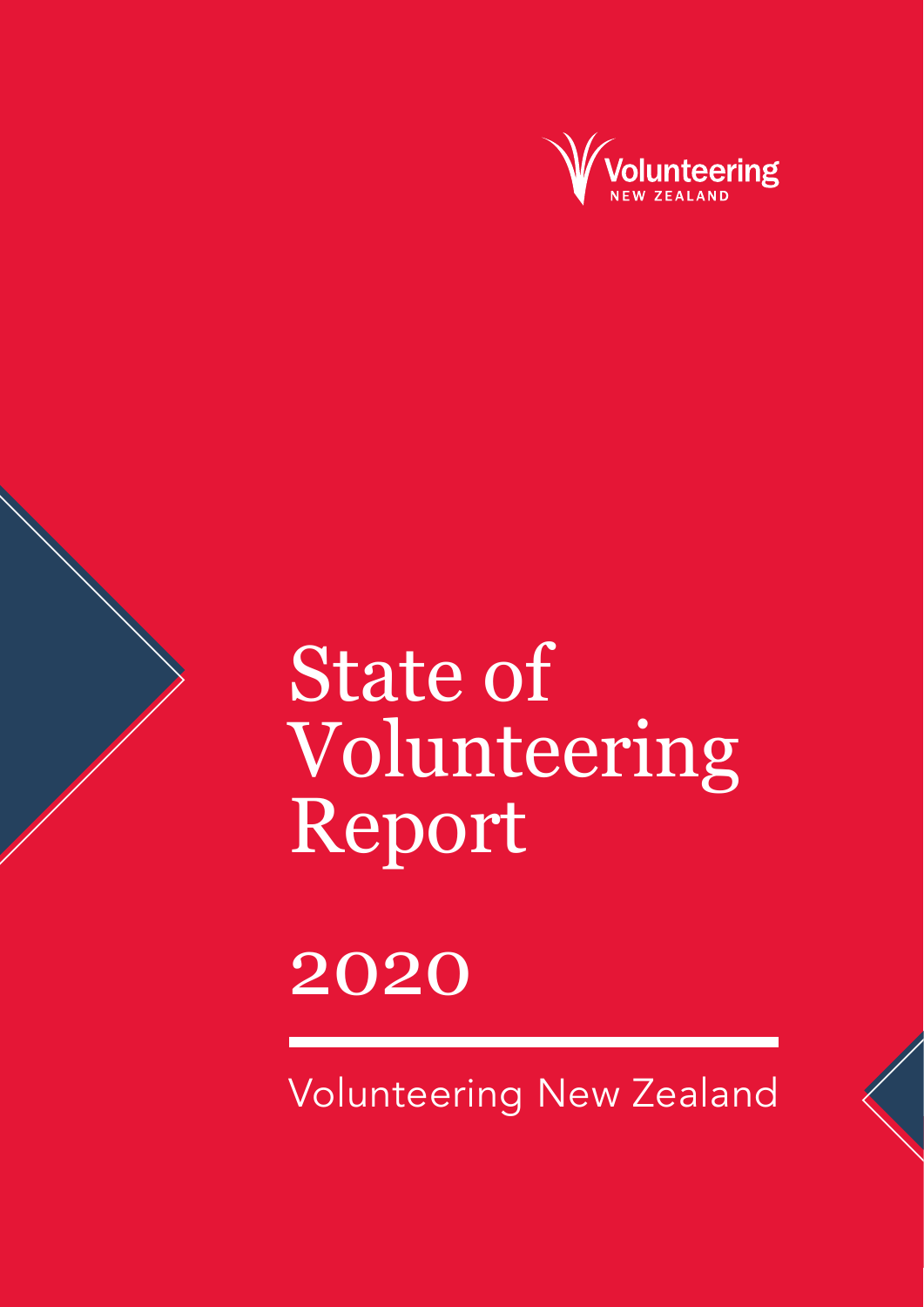### **Mā tini, mā mano, ka rapa te whai**  Volunteers are the heart of our community

#### Acknowledgements

**2** state of volunteering report 2020

**Author** Johann Go Research and Strategy Manager

**Research, development, and analysis** Johann Go, Michelle Kitney, Solmaz Nazari Orakani, Sarah Macdonald

**Reviewers** Solmaz Nazari Orakani, Michelle Kitney

**Design** Anna Rendall

**Recommended citation** Volunteering New Zealand. (2020). State of Volunteering Report 2020. Wellington: Volunteering New Zealand.

office@volunteeringnz.org.nz PO Box 27302, Wellington, 6141 Level 4 Ranchhod House, 39 Webb Street, Wellington 6011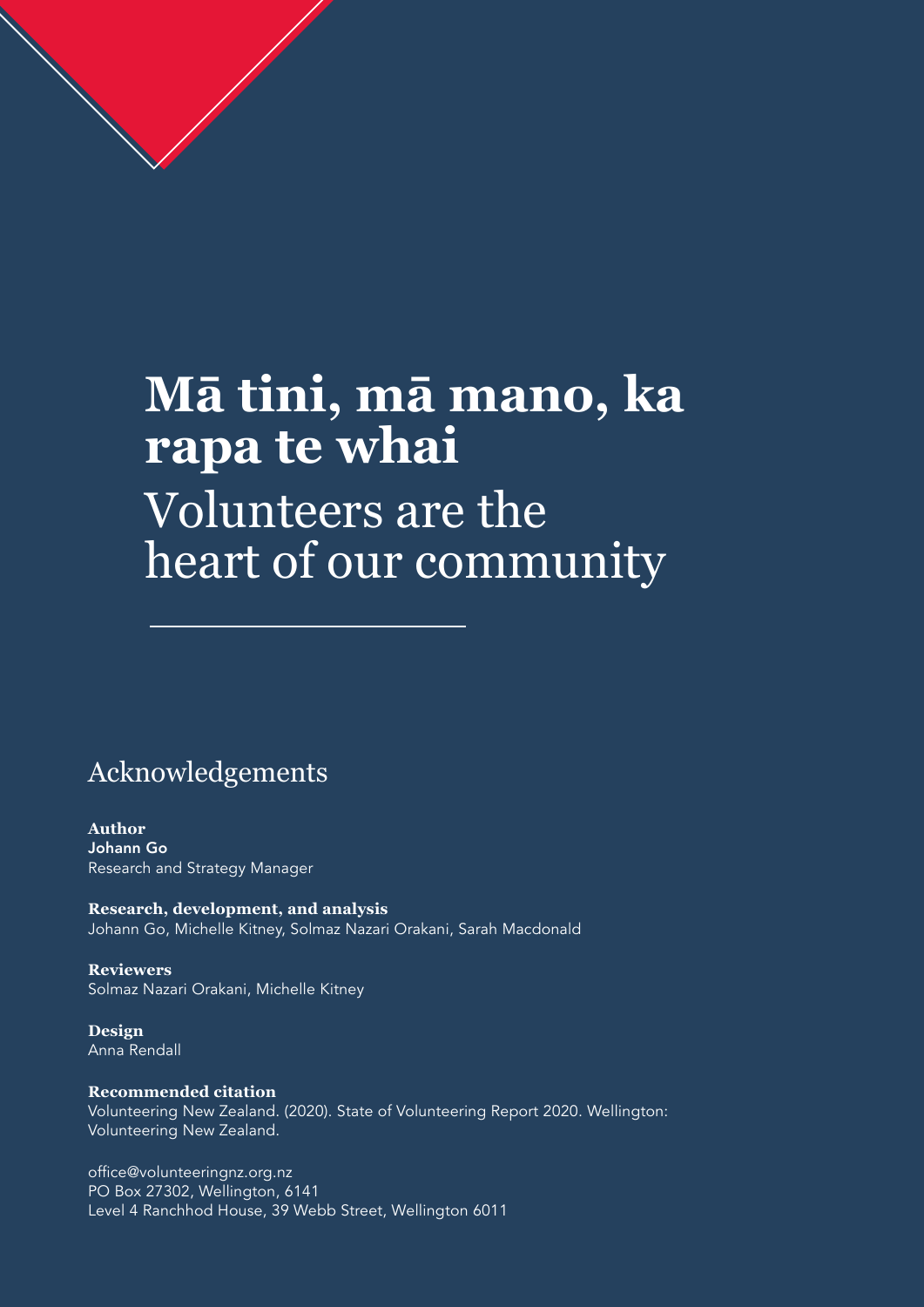### State of Volunteering Report

# Contents **Contents**

| <b>Foreword</b>                                                      | 4  |
|----------------------------------------------------------------------|----|
| <b>Executive summary</b>                                             | 6  |
| Introduction: State of volunteering                                  | 8  |
| <b>Background and purpose</b>                                        | 9  |
| Theme one<br>Community, diversity and inclusion                      | 10 |
| Theme two<br>Engagement and recognition of volunteers                | 12 |
| <b>Theme three</b><br>Funding, administration, regulatory compliance | 14 |
| <b>Theme four</b><br>Management and strategy                         | 16 |
| <b>Conclusion</b>                                                    | 18 |
|                                                                      |    |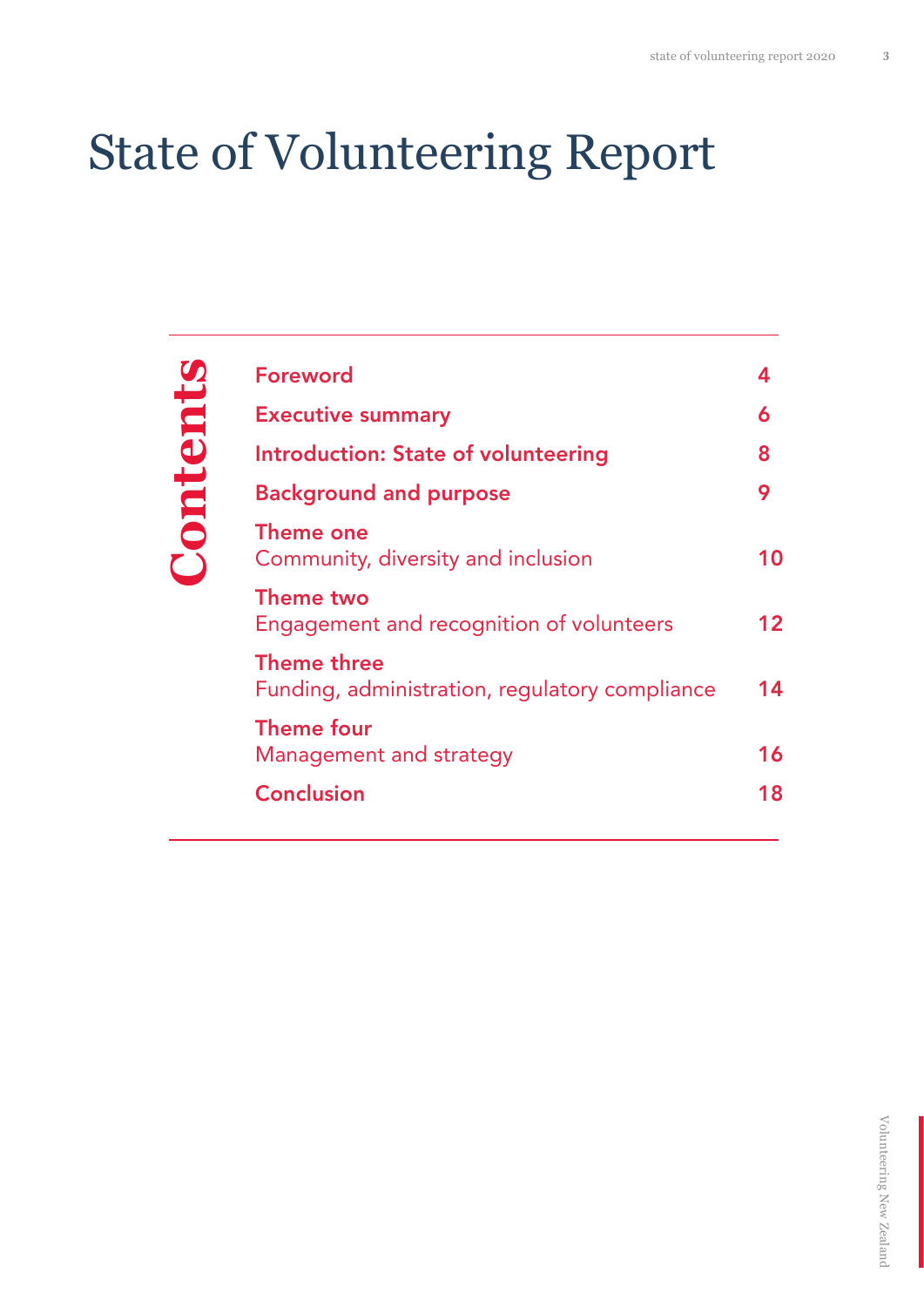### **Foreword**

#### Kaitiaki of mahi aroha

As the peak body for volunteering in Aotearoa New Zealand, Volunteering New Zealand's purpose is to be the kaitiaki of mahi aroha. Mahi aroha is deeply rooted in Māori culture. It is often about working within a group for the mutual benefit of members of the group. Mahi aroha is performed out of love, sympathy or care and through a sense of duty for whānau, hapū, iwi and other Māori organisations and individuals<sup>1</sup>. As such, mahi aroha is central to Māori sense of identity and for maintaining Māori culture and traditions as well as fulfilling their cultural obligations to the wider collective.

This can explain the high rate of Māori engagement in unpaid work—despite the fact that the Western concept of "volunteering" does not accurately reflect the Māori worldview, experiences of, and motivations for carrying out unpaid work for whānau, hapū, iwi and other Māori organisations and individuals. For Māori, volunteering is based on the notion of whanaungatanga (kinship) and the benefits, both for individuals and the wider community, derived from contributing to the common good. Māori culture relies on collectivist cultural traditions in which the individual is intrinsically linked to whānau. Personal wellbeing depends, both immediately and ultimately, on the wellbeing of the community as a whole.

For Pacific people, the Western concept of volunteering is best equated to the idea of a mutual and reciprocal way of being. In this context, the unpaid work is fulfilled out of a sense of alofa—compassion, empathy, love—and a belief in reciprocal belonging and wellbeing<sup>2</sup>.

Volunteering New Zealand aspires to craft strong partnerships with iwi/hapū and Pacific people in order to transform volunteering in Aotearoa New Zealand. Our focus at Volunteering New Zealand

is to ensure that the goodwill of individuals and their contribution are valued and recognised by all; by individuals, by organisations, and by the Government.

#### Whatever we call it, it is important

Within Aotearoa there are multiple lenses that we can use to view the contribution of individuals to communities: mahi aroha, alofa-inspired reciprocity, or the Western concept of volunteering. Volunteering is broadly defined by the United Nations Volunteers as an action that is undertaken freely and without coercion, for reasons other than financial gain, to benefit the community as well as the volunteer<sup>3</sup>.

It has been inspiring to see the generosity of New Zealanders over the last few months as individuals and communities worked together to navigate the Covid-19 pandemic. Our team of five million strived to work together to keep each other, and our communities safe. Every day we witness the potential of volunteering in making a difference, and how volunteers contribute positively to their communities. By caring for others and contributing to change, volunteers improve the lives of other people while at the same time enhancing their own lives. The impact and outcome of this contribution has been highlighted in recent months, and so has its power. Volunteers come from all walks of life, representing all ages, demographics and cultures, volunteering for many different reasons. Volunteering builds strong, sustainable and connected communities. It builds social capital; it is the glue that binds our communities, our culture, and our identity. Whatever we call it, be it unpaid work within our communities, volunteering, mahi aroha, or social action, it is a taonga we must all treasure, nurture, and recognise as integral to Aotearoa New Zealand as a nation.

Volunteering New Zealand Volunteering New Zealand

<sup>1</sup> Office for the Community and Voluntary Sector (2007). Mahi aroha: Māori perspec-tives on volunteering and cultural obligations.

<sup>2</sup> Tamasese, T., Parsons, T., Sullivan, G., & Waldegrave, C. (2010). *A qualitative study*  into pacific perspectives on cultural obligations and volunteering. Wellington: Pacific Section and the Family Centre Social Policy Research Unit.

United Nations (2011). State of the World's Volunteerism Report, 2011: Universal Values for Global Well-being. United Nations Volunteers.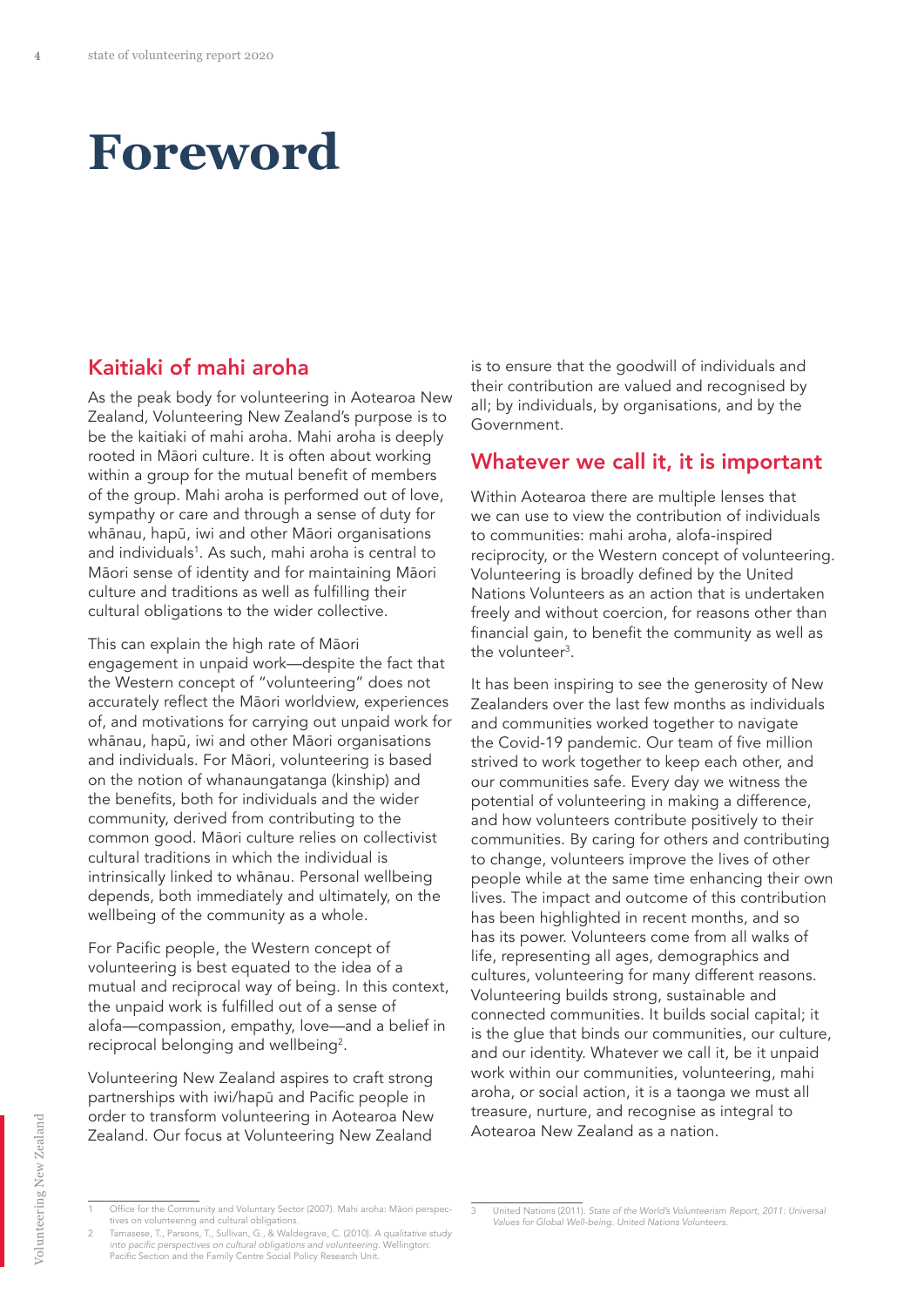#### Valuing volunteering requires better data and support

Not only do we need to examine volunteering from multiple viewpoints, we also need to embrace new frameworks for measuring and demonstrating its impact. Each year, more than one million New Zealanders participate in volunteering, making a critical contribution to the non-profit sector. According to Statistics New Zealand, formal volunteering within the 115,000 voluntary and community sector organisations contributed \$4 billion to New Zealand's economy in 2018, which is on par with the construction sector4 .

Impressive though this may sound, it is but a small part of the full picture. This only captures the efforts of people who are formally volunteering through organisations. Much more happens within communities and between people, and none of it is measured in this way. There are many nonmonetary benefits when people and communities work to support each other. Contributing to the community is associated with positive social outcomes for both individuals and communities. Many aspects of the non-profit sector are only possible thanks to the contribution of volunteers.

In order to better estimate the contribution—or the value—of volunteering, both monetary and nonmonetary benefits need to be considered. Direct monetary benefits of volunteering would be the cost saving resulting from using volunteers instead of paid employees. In order to estimate the nonmonetary benefits of volunteering, the concept of "opportunity cost" may be used. In other words, the cost of generating the same benefits without using volunteers can be used as a rough estimation.

However, volunteering is often taken for granted. It is not appropriately recognised or celebrated, and more importantly, it has not been accurately measured on a national level. There is a significant opportunity for the sector to better record and report on the volunteer contribution. This, in turn necessitates collecting robust and accurate data on volunteering. Data is critical to guide organisations in attracting, supporting, recognising, and rewarding volunteers. Equally important, data is also required to inform policy making and the Government's support for the community and voluntary sector.

In this research, Volunteering New Zealand identifies current trends, issues and challenges. We will use the findings to support the community and voluntary sector in removing barriers, addressing issues, and leveraging opportunities to maximise the potential of the volunteer workforce in Aotearoa New Zealand.

#### Michelle Kitney

Chief Executive Volunteering New Zealand

Volunteering New Zealand is actively involved in conducting research and disseminating material to promote, support, encourage, and represent volunteering in Aotearoa New Zealand. Volunteering New Zealand's State of Volunteering Survey explores the volunteering landscape in New Zealand, providing an annual and useful snapshot that can be used to develop effective short and long term strategies.

Statistics New Zealand (2018). Non-Profit Institutions Satellite Account. (Wellington: Statistics New Zealand)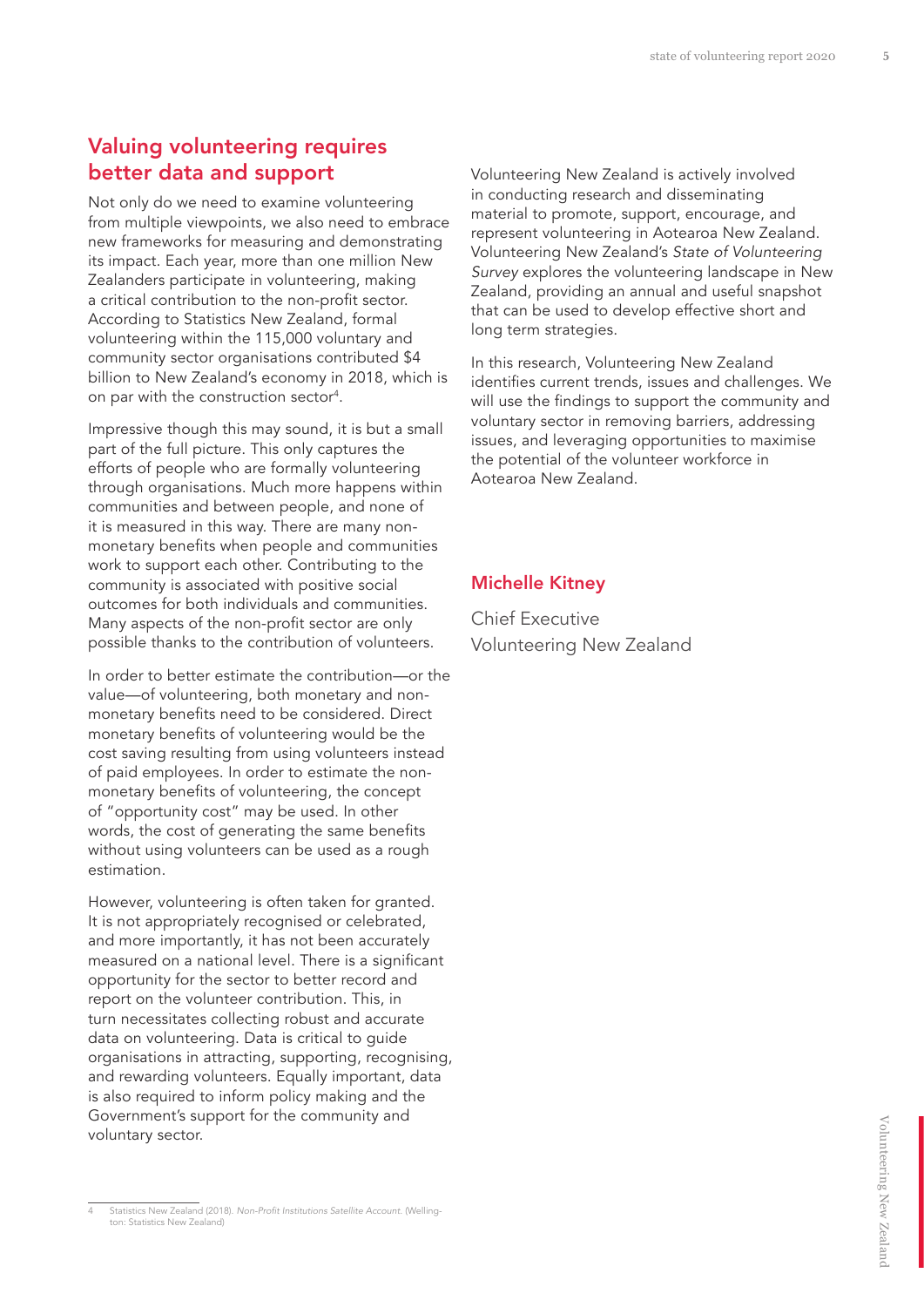### **Executive summary**

Volunteering New Zealand recently surveyed more than 3,000 people across the community and voluntary sector. They include community leaders, researchers and thought leaders, managers of voluntary organisations, and frontline volunteers. Their stories form the backbone of this report.

This report presents a snapshot of the state of volunteering in Aotearoa New Zealand at a critical point in the nation's history—just prior to the Level 4 lockdown being imposed as the Covid-19 pandemic hit our shores. The report is supported by quantitative data from official sources, as well as responses received from the State of Volunteering online survey. For the first time, the Volunteering New Zealand State of Volunteering report is underpinned by the voices and opinions of volunteers *and* volunteer involving organisations. Volunteering New Zealand hopes that this report can further assist the sector in promoting inclusive, impactful and meaningful volunteering which fosters community connections.

It is clear from the data and the responses that the landscape of volunteering is changing. And since the data was collected, the landscape has been yet further altered—in some cases exacerbating the changes we were already seeing, in others creating another shift entirely. Change presents different challenges across the sector, but also highlights unique opportunities for reshaping and improving the practice of volunteering. To do so, Volunteering New Zealand continues to develop its expertise in acting as the champion of mahi aroha. Recognition of mahi aroha is still lacking in Aotearoa New Zealand and building this is one of Volunteering New Zealand's strategic priorities.

Four key themes are evident from the results of our survey and from Volunteering New Zealand's broader work, which can be grouped into the following themes.

#### Theme 1: Community, diversity, and inclusion

The workforce of many volunteer organisations does not currently reflect fully the diversity of Aotearoa New Zealand, with Pākehā and European comprising the majority of volunteers. An ageing volunteer workforce is noted as a concern by 35.8% of respondents, with a lack of younger volunteers also cited by many. Over 60% of organisations report having a diversity and inclusion strategy of some sort in place.

#### Theme 2: Engaging and recognising volunteers

Recruiting and retaining volunteers continues to pose a challenge to many organisations. A lack of volunteers is reported by 36.6% of organisations as their single biggest challenge. Recognition of volunteer commitment remains inconsistent, with some organisations acknowledging their volunteers in novel and meaningful ways, while many do not have formal avenues of doing so. Reimbursing volunteers for out-ofpocket expenses is variable, with only 32.6% of organisations doing so consistently.

Volunteers report increasing preference for episodic, project-based volunteering. Competing vocational, social, educational and caring commitments were cited as the biggest barriers to volunteering. Developing skills, connecting with, and helping the community are cited as the biggest motivations for volunteering. A notable 82.3% of respondents intend to continue with their current volunteering role long term.

Despite the increasing reliance on technology, word of mouth remains the most popular way for volunteers to hear about volunteering opportunities across all age cohorts. This is how 46.6% of volunteers heard about their current volunteering role.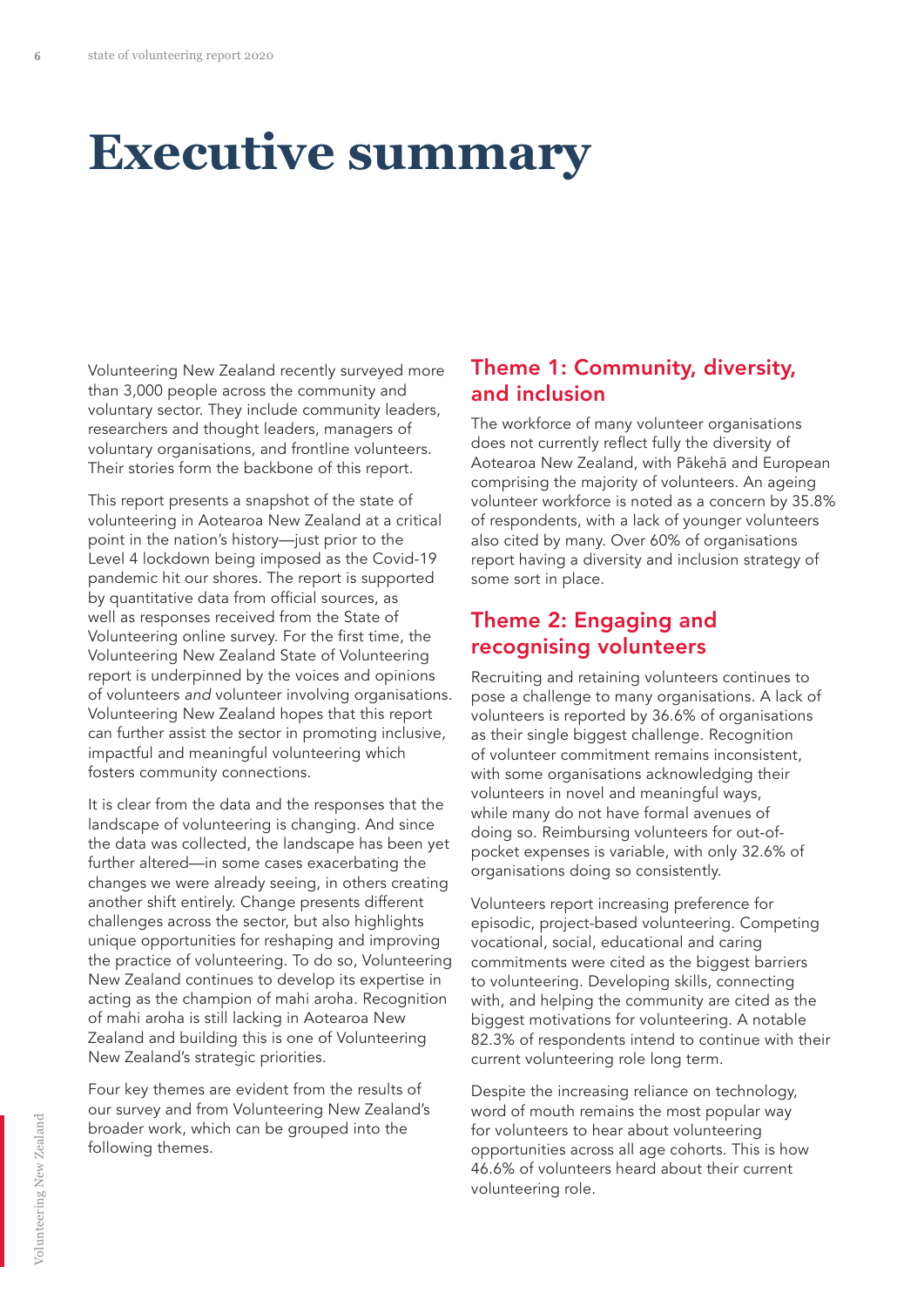#### Theme 3: Funding, administration, regulatory compliance

Both volunteers and organisations cite the increasing burden of administrative and regulatory compliance, especially those related to children, vulnerable people, and health and safety legislation.

Organisations report the challenge of raising funding, as well as competition for the same funding pool. Smaller organisations in particular note the increasing burden and time required for writing grant applications, as well as going up against larger, more established organisations.

#### Theme 4: Management and strategy

The importance of sector leadership, strategy advice, and reliable statistics is frequently highlighted.

Conflicting information about the impact and nature of the volunteering climate in Aotearoa New Zealand is mentioned by several respondents.

The difficulty in accessing reliable and up-to-date statistics and reputable strategy resources is raised several times by both volunteers and organisations.

Many volunteers note difficulties resulting from management structures and styles—a difficulty exacerbated by a volunteering operating environment that is often resource and time poor.

"Volunteering keeps me connected to people and gives me personal satisfaction. It gives me a sense of connection and purpose in the community."

*Volunteer, Kerikeri*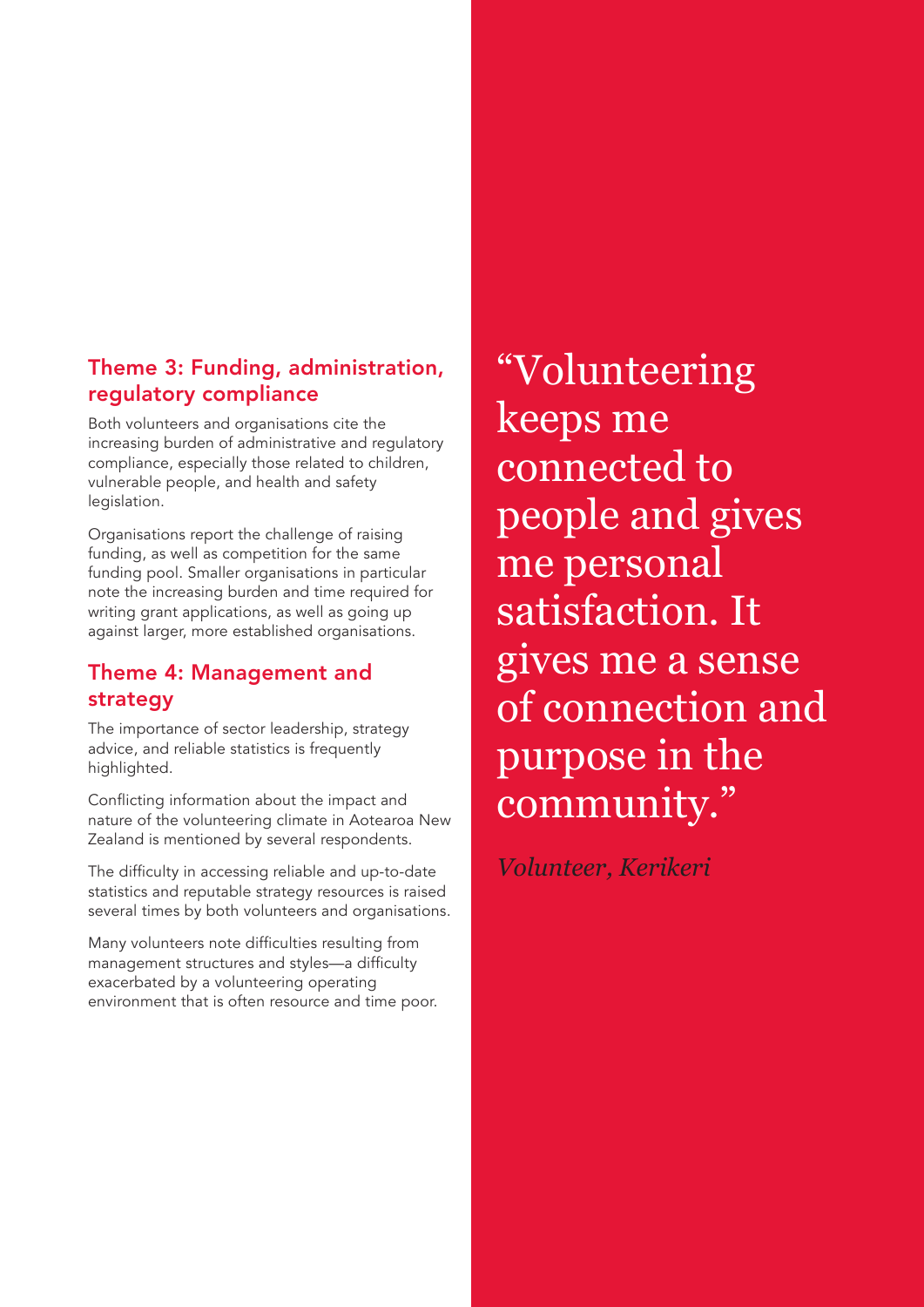### **Introduction:**  State of volunteering

Since 2015, Volunteering New Zealand has published an annual State of Volunteering report, highlighting the challenges facing the community and voluntary sector. Previous reports have focussed exclusively on feedback received from volunteering-involving organisations (VIOs). This report is the first Volunteering New Zealand *State*  of Volunteering report where different voices from across the entire sector feature equally.

More than 3,000 respondents took part in the two surveys, over two and a half months from mid-December 2019 to the end of February 2020. The first survey primarily targeted VIOs, with questions around organisational strategy, workforce recruitment and retention, funding, diversity, inclusion, and general challenges from the changing landscape of volunteering. The second survey targeted frontline volunteers, with a focus on their background/demographics, volunteering experiences, and motivations for volunteering. Both surveys offered significant opportunity for free-text answers.

The analysis of the two surveys, supported by Volunteering New Zealand's existing work and official statistics, highlighted four key themes, grouped broadly as follows:

- Community, Diversity, and Inclusion
- Engagement and Recognition of Volunteers
- Funding, Administration, and Regulatory Compliance
- Management and Strategy

While respondents highlighted various challenges facing the sector, they also shared many positive stories about the impact of volunteering on their communities, in fostering connections with each other, and in the pursuit of social justice.

"The people we engage with on the streets make it all worthwhile. There are lots of lonely and homeless people out there and it's great to be able to connect with them and hopefully make them feel good."

*Volunteer Manager, Tauranga*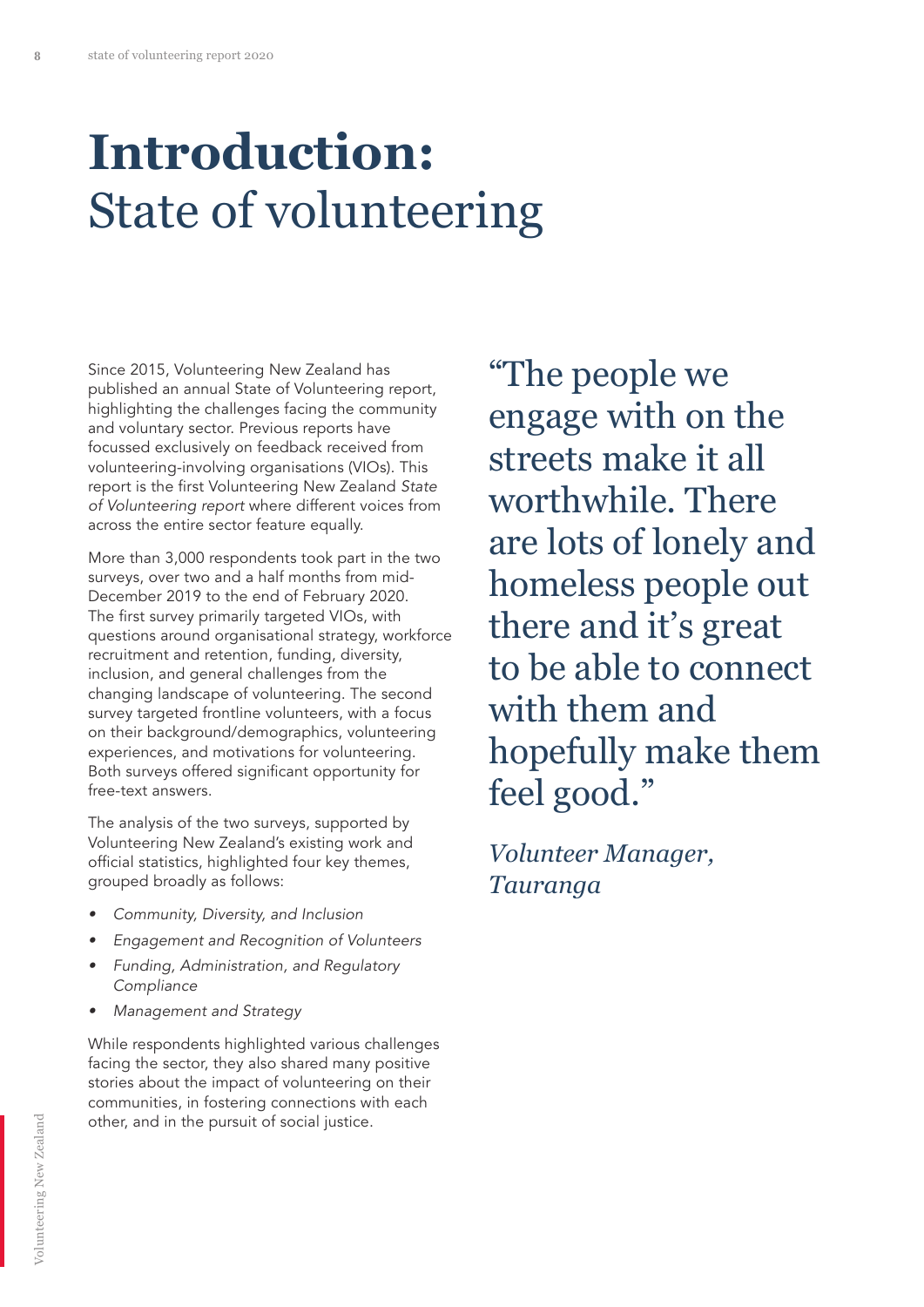### **Background and purpose**

The main purpose of this report is to present new data obtained from the surveys, highlight key concerns, and identify emerging trends. The report does not intend to provide specific recommendations.

Data from Statistics New Zealand's recently released Non-Profit Institutions Satellite Account*<sup>5</sup>* report and their latest quarterly Labour Market Statistics<sup>6</sup> provides a useful macro-level snapshot of the state of volunteering in Aotearoa New Zealand.

- Approximately 21.5% of New Zealanders undertake formal volunteer work.
- Together, New Zealanders contribute a total of around 159 million hours of volunteer labour each year.
- The financial value of volunteering is estimated at \$4 billion per year.
- In 2018, non-profit institutions contributed \$8.1 billion towards New Zealand's Gross Domestic Product (GDP), comprising 2.8% of GDP.
- People from European and Māori ethnic groups are the two ethnic groups most likely to volunteer, while MELAA (Middle Eastern, Latin American and African) and Asian are the least likely by volunteer percentage rate. This shows the ongoing challenge of making the volunteering landscape more diverse and inclusive.
- Those in professional occupations are more likely to volunteer than those in nonprofessional occupations—23% of professionals and managers, versus 16% of labourers and machine operators undertake formal volunteer work.

Recently, Statistics New Zealand has tried to capture volunteering under the wellbeing indicators by analysing previous data from the 2016 General Social Survey*<sup>7</sup>* . While they acknowledge

that this metric is still being developed, their preliminary analysis captures some vital data around informal volunteering, defined as volunteering done outside formal organisations:

- When the measure of volunteering is expanded to include formal and informal volunteering, and long term and short term volunteering, rates of participation are significantly higher. Of those aged 15 years of age or older, 49.8% reported having performed formal and/or informal volunteer work in the last four weeks.
- From people who had volunteered, 28.2% volunteered through an organisation and 36.5% volunteered directly<sup>8</sup>.

<sup>5</sup> Statistics New Zealand (2018). Non-Profit Institutions Satellite Account (Wellington: Statistics New Zealand

<sup>6</sup> Statistics New Zealand (2019). Quarterly Labour Market Statistics March, 2018 Quarter. (Wellington: Statistics New Zealand)

<sup>7</sup> Wellbeing Data for New Zealanders: Volunteering (2017). Statistics New Zealand. Retrieved from https://wellbeingindicators.stats.govt.nz/en/volunteering/ on 29 May 2020

<sup>8</sup> The formal volunteering rate appears to have dropped off from 2016, to 21.5% of the population, in the latest Statistics New Zealand Quarterly Labour Market Statistics (2018/2019).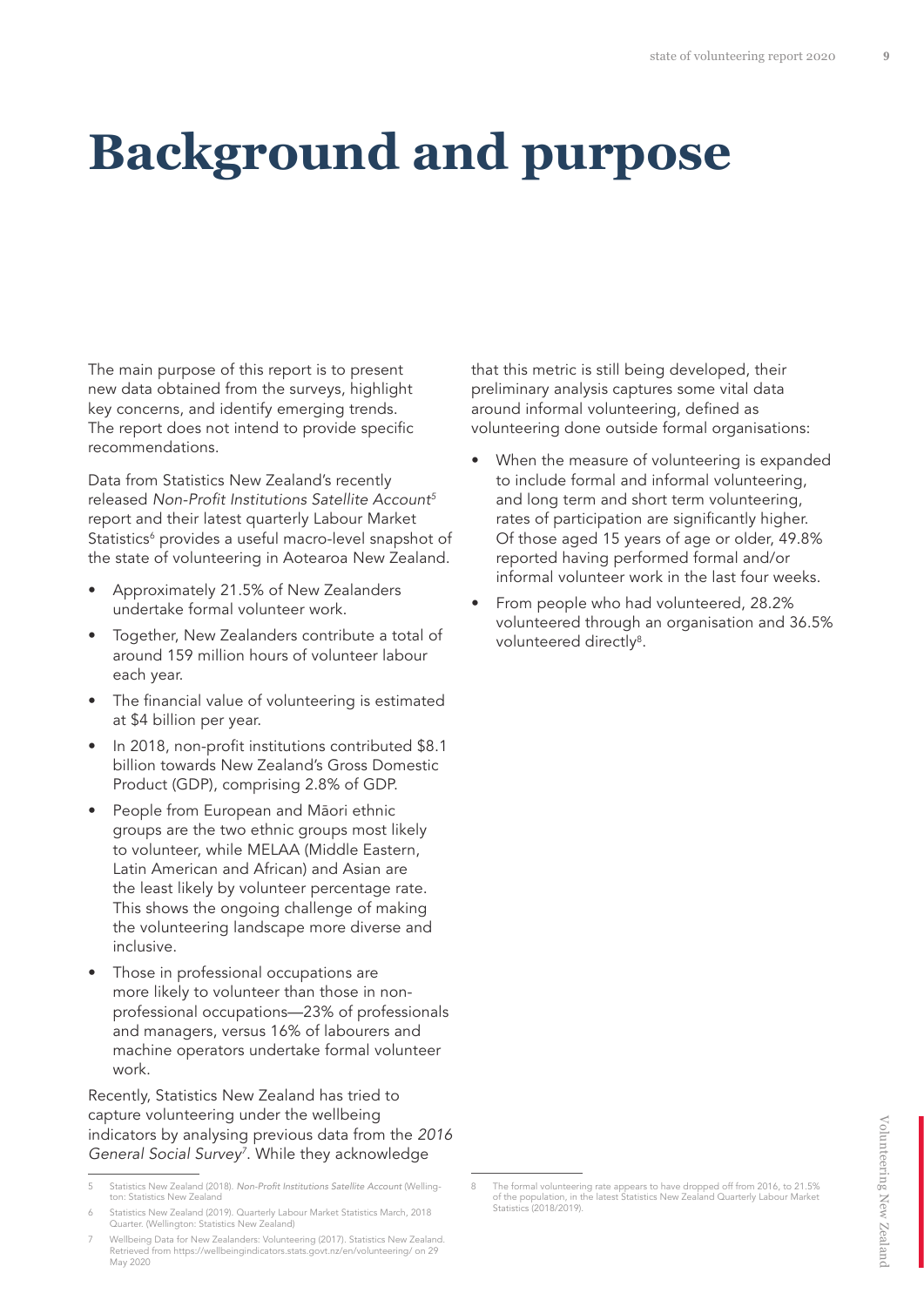### **Theme one** Community, diversity and inclusion

#### Key insights

- Ageing workforce: An ageing volunteer workforce was identified by 35.8% of survey respondents identified ageing volunteers as a primary area of concern in the current state of volunteering, while simultaneously acknowledging their appreciation for the efforts of volunteers, both young and old.
- Engaging with youth: Many organisations report challenges attracting young volunteers.
- General lack of diversity: More than 85% of volunteer respondents identify as Pākehā or European. People over the age of 45 made up 70.8% of all survey respondents, with 31.2% over 65.
- Discrimination and bias: Several volunteers report experiencing discrimination, bullying and biased treatment.
- Diversity/inclusion strategy: A diversity and inclusion strategy is in place in 61.5% of responding organisations.

A theme heard from various VIOs is the issue of an ageing volunteer workforce, identified by 35.8% of respondents as the primary concern facing their particular organisation. The trend of an ageing volunteer workforce is coupled with a perceived lack of engagement from younger volunteers. At the same time, however, VIOs generally express gratitude for the hard work and efforts of all volunteers, both young and old.

Various respondents raised concerns about the sector's general lack of diversity across ethnicity, culture, sexual orientation and gender identity, and age. Of particular concern is the lack of diversity in ethnicity, reflected in both Statistics New Zealand's latest data and in our survey respondents (over 85% identified as Pākehā or European). While survey participants took part voluntarily rather than being randomly sampled, it nonetheless provides a rudimentary snapshot into the state of diversity in our volunteering workforce.

Issues of inclusion have also translated into some concerning responses, with experiences of discrimination, prejudice and bias mentioned by a few respondents. These include difficulties 'fitting in' with the workforce and some instances of bullying or discrimination. The most common example of bullying reported was discrimination based on English speaking ability. This was reported by more than a dozen volunteers. This confirms Volunteering New Zealand's previous work around the unique challenges faced by migrant volunteers and those for whom English is not a first language<sup>9</sup>.

However, there is a growing recognition in the sector of the importance of diversity and inclusion with 61.5% of VIOs report having a diversity and inclusion strategy actively in place, and another 26.6% having concrete plans to create one in the next 12 months.

It is abundantly clear that the concept of community is the cornerstone of the sector. The overwhelming majority of respondents (94.6%) reported that they volunteered for communitybased reasons—making friends, forming connections, and helping others.

<sup>9</sup> Volunteering New Zealand (2019). Te Rautaki mo Whanaungatanga: A Strategy to Support Recent Migrant Volunteers (Wellington: VNZ).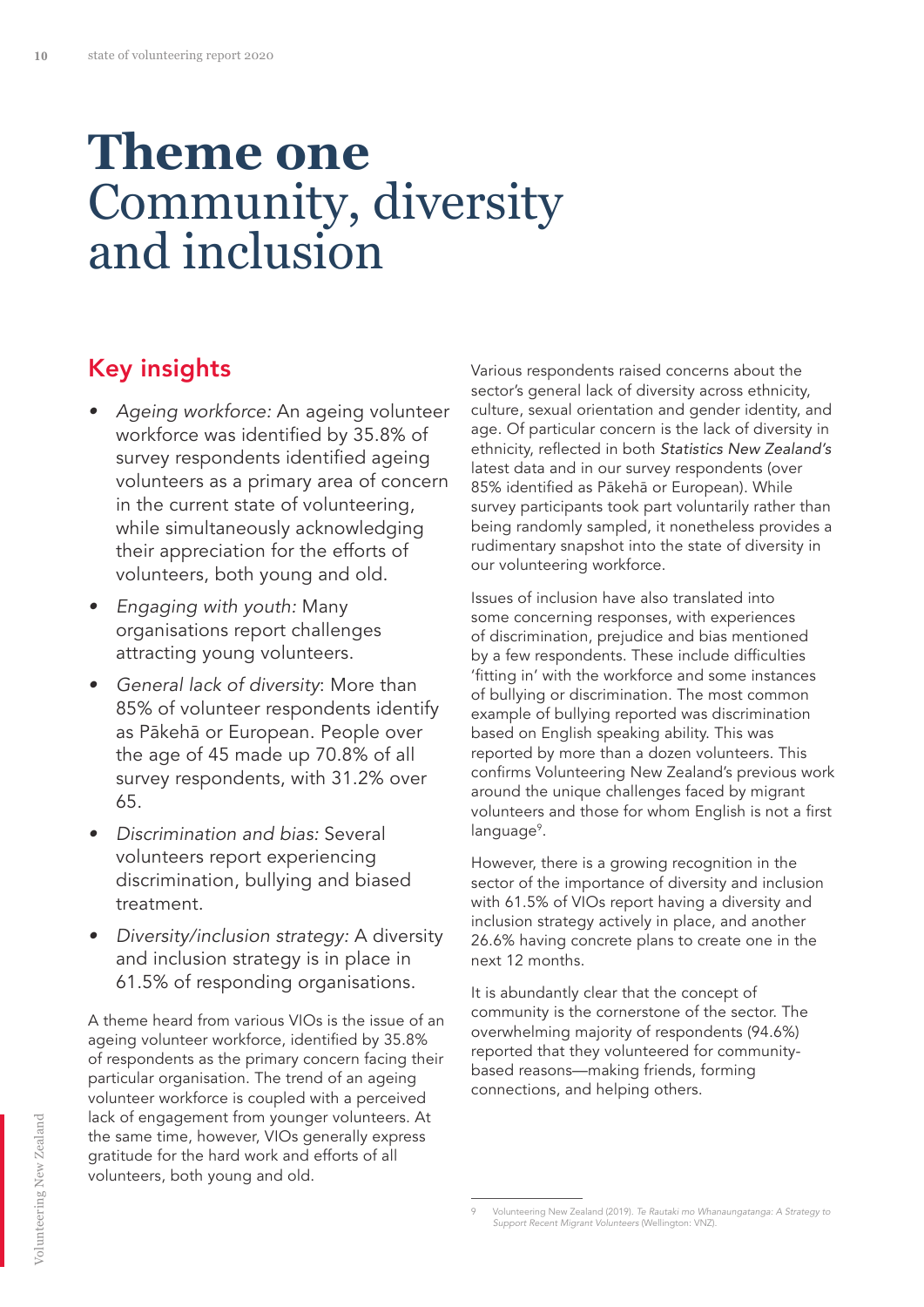"I am always amazed at the number of people willing to volunteer and their level of engagement. The important work we do would not happen were it not for our volunteers. Thank you to the volunteers."

*Chief Executive, Volunteering organisation, Nelson*

#### Why did you choose to volunteer for the organisation?

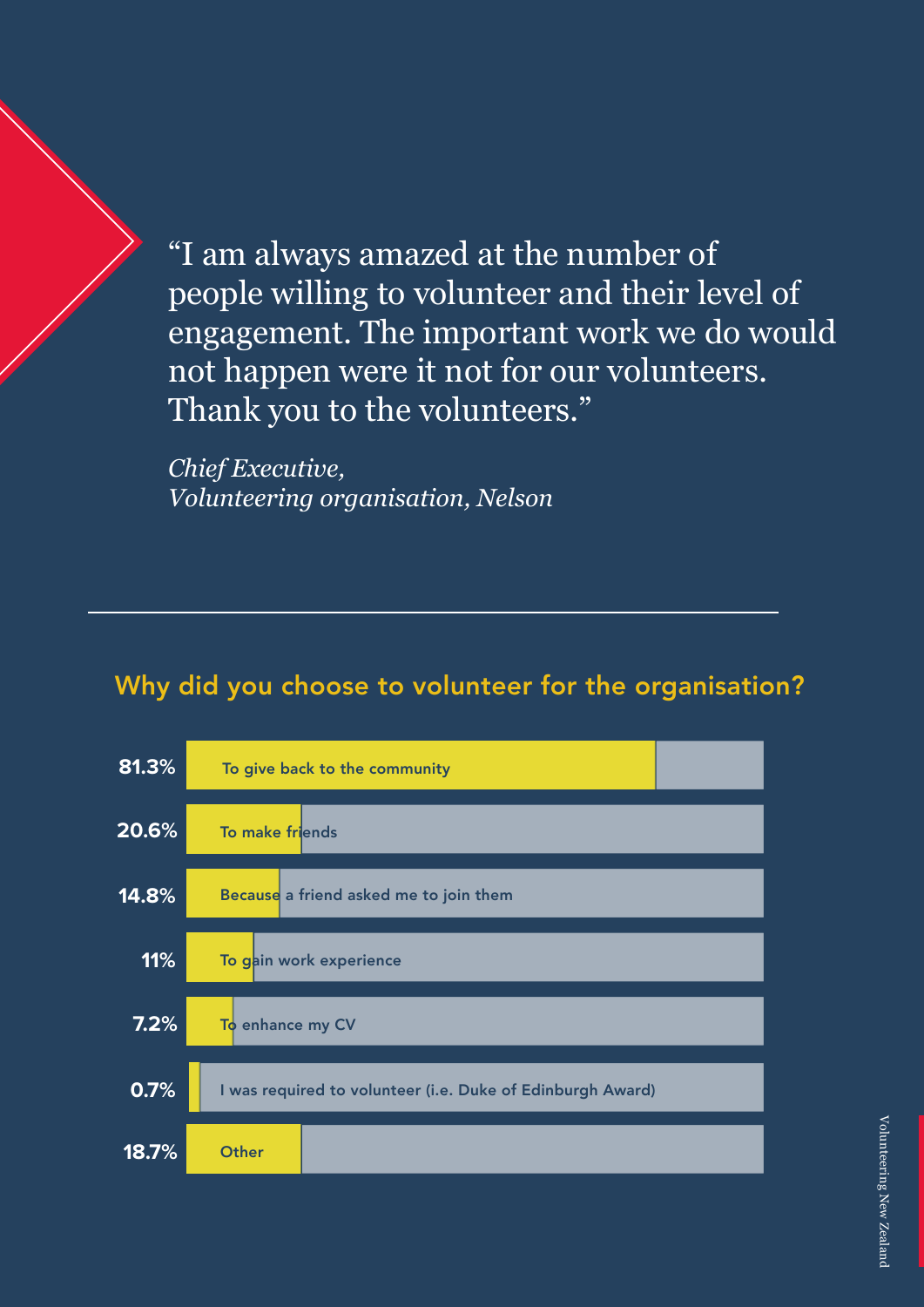### **Theme two** Engagement and recognition of volunteers

#### Key insights

- Difficulty recruiting: Lack of volunteers is reported as the primary concern by 36.6% of VIOs.
- Good retention rates: Turnover rates are generally quite low across the VIOs who responded. A notable 82.3% of volunteers reported that they intended to continue volunteering with their current organisation long term (>18 months).
- Word of mouth: Almost half of volunteers, 46.4%, heard about their current volunteering role through word of mouth, making it the most popular method of recruitment.
- Episodic volunteering: Volunteers are increasingly preferring episodic or project-based volunteering compared to more regular hours.
- Reimbursement: Only 32.6% of VIOs fully reimburse their volunteers for out-of-pocket expenses incurred while volunteering.
- Motivations for volunteering: Included amongst the most cited reasons for volunteering are helping people, developing skills, and forming connections with fellow volunteers.

The classic challenge of recruiting, retaining and recognising volunteers is a theme identified by almost all VIO respondents and many volunteers. Retention is generally good, with 82.3% of volunteers reporting that they intend to volunteer long term (for at least 18 months) with their current organisation. This is reflected somewhat in the turnover rates reported by VIOs. A small 18% report that no volunteer has left in the past 12 months, with another 47.2% reporting that 5-10% have left their organisation in the past 12 months. While volunteers remain long-term committed to their chosen organisation, their preference within that organisation is for more episodic or projectbased work.

Recruiting volunteers, on the other hand, poses a bigger challenge with 68.4% of VIOs reporting that they need more volunteers, while 31.6% report that they have a complete volunteer workforce for their operations. The most effective way to recruit volunteers appears to be through word of mouth, such as an existing volunteer recommending the organisation to a friend. Word of mouth is the way 46.4% of volunteers heard about their current volunteering role, a figure which is fairly uniform across different age cohorts.

The overall trend, which has been reported for several years, is a move from long term, regular volunteering towards episodic and project-based volunteering. Instead of undertaking a weekly shift at a VIO, for example, many volunteers are choosing to engage on an ad hoc basis when a particular project of interest comes up. This trend aligns with the most frequent barrier to volunteering identified by respondents in the freetext responses; namely, the difficulty in balancing competing vocational, educational, social, and caring commitments.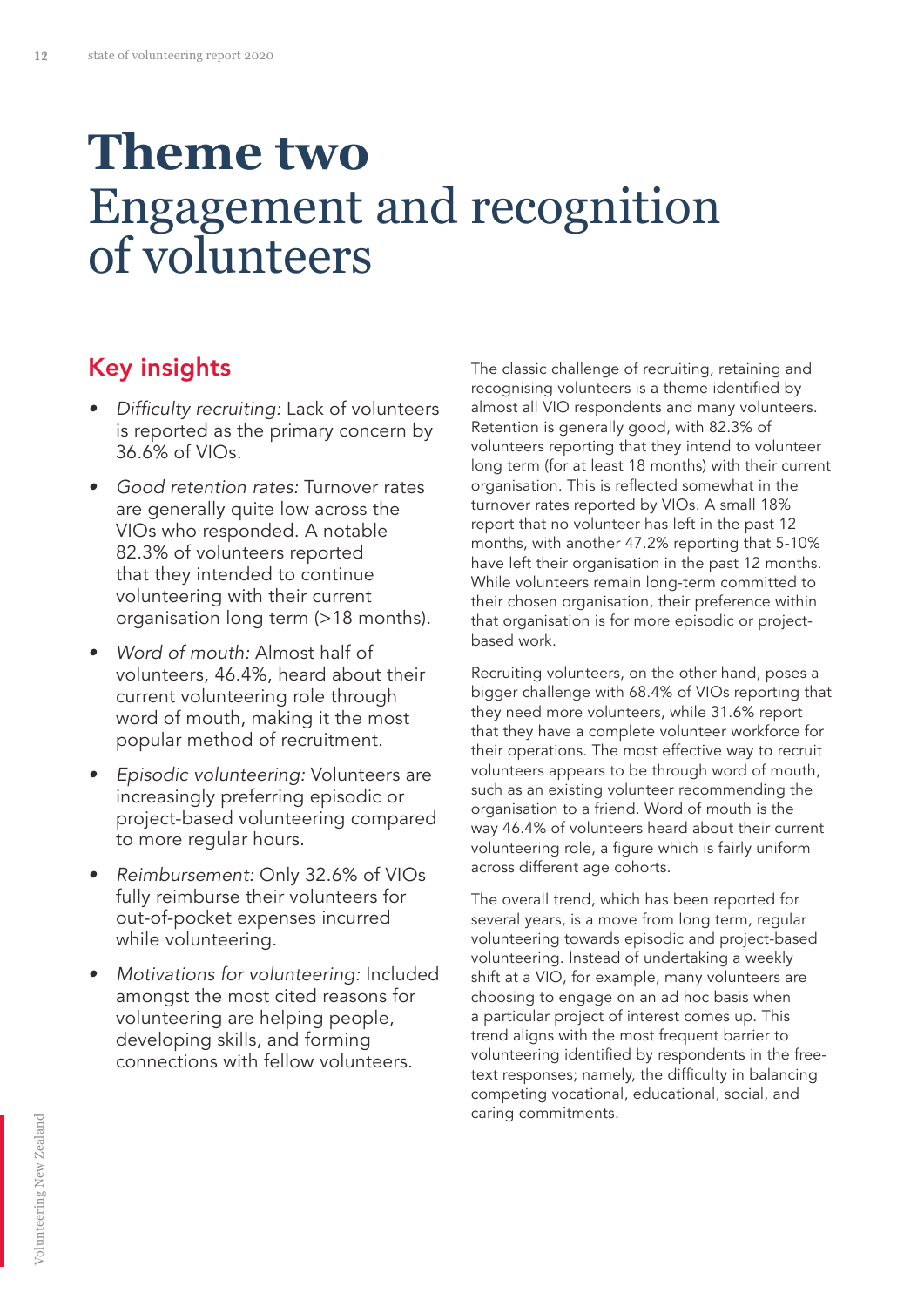Recognising volunteers is something that is practised inconsistently across the sector. Many volunteers do not expect any formal recognition while others state that acknowledgement in some form is vital to show respect to them. VIOs, similarly, have differing attitudes towards recognising volunteers. Several have no formal means of recognising volunteers, while many generally more established VIOs have official awards, such as long service medals and 'Volunteer of the Year'. At the same time, recognition should not be seen as just being about the formal aspects but also about informal recognition, such as acknowledging and expressing gratitude to volunteers.

Reimbursing out-of-pocket expenses incurred while volunteering is inconsistent across the sector. Some 26.3% of VIOs do not reimburse their volunteers for any out-of-pocket expenses, while 32.6% reimburse their volunteers for all out-of-pocket expenses. The remainder (41.1%) reimburse some of their volunteers' out-of-pocket expenses. Similar to differing attitudes about recognition, many volunteers explicitly state that they would not want to be reimbursed, as they see volunteering and its associated burdens as a contribution they willingly make. Other volunteers, however, express the view that reimbursement for at least some out-of-pocket expenses would be appreciated.

#### What is your volunteer role in the organisation?

1388 out of 1388 people answered this question (with multiple choice)



"Through volunteering, I am always learning. I can attend trainings and upskill if I want to. I enjoy having the choice to improve myself and to do the right thing for my community."10

*Volunteer, Christchurch*

Operational volunteer (e.g. frontline volunteer) 1130 responses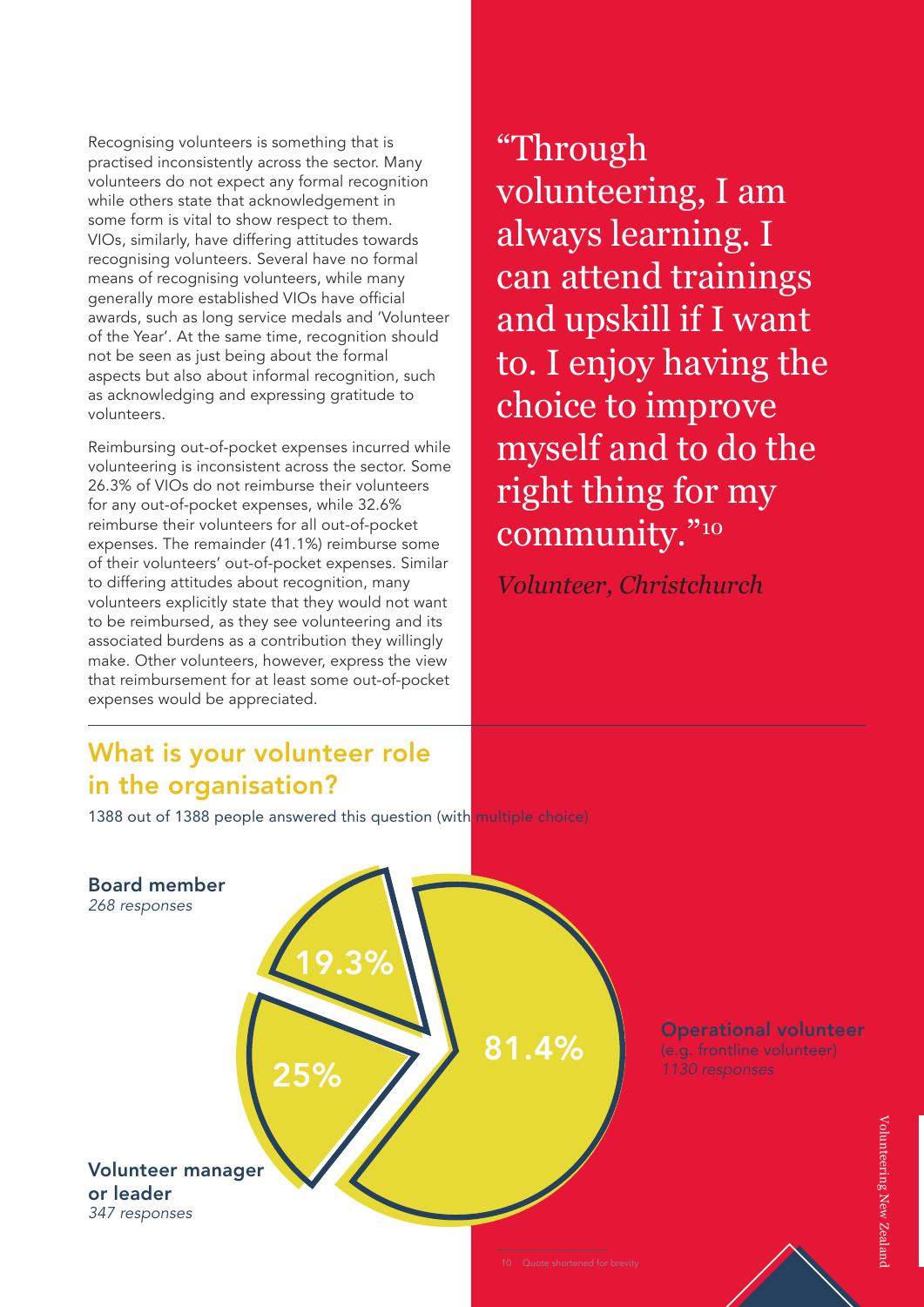### **Theme three** Funding, administration, regulatory compliance

#### Key insights

- Competition between VIOs: Smaller VIOs struggle to compete against larger, more established VIOs for funding opportunities.
- Administrative burden: Various respondents report increasing difficulty in performing administrative tasks, given time and resource constraints.
- Requlatory compliance: The burden of compliance with legislation around children, and health and safety is cited as a major barrier to volunteering.

Fundraising is identified by most VIOs as a major challenge, with the potential to affect their long term viability. Smaller VIOs disproportionately cite funding as a major source of worry for the sustainability of the organisation. Of those VIOs with fewer than 30 volunteers, 54.6% mention funding availability as their primary 'existential' challenge, with this figure dropping to 12.8% for VIOs with more than 100 volunteers. Only a small minority of respondents (1.4%) report having full confidence in the sustainability of their funding arrangements.

These differences also reflect the competition between smaller and larger VIOs for similar funding streams. Several VIOs note the challenge of competing against larger, more established VIOs when applying for grants. Smaller VIOs often do not have capacity or capability to undertake the research, writing and subsequent evaluation needed to submit successful grants. Larger VIOs also tend to have greater name recognition, which may put them on a stronger footing. The increasingly complex mechanisms to apply for grants and funding streams is especially felt by smaller VIOs. Therefore, many smaller VIOs simply do not apply for this funding.

Several volunteers and VIOs cite the increasing administrative and regulatory burden as a major barrier to more effective volunteering. At the same time, most acknowledge the necessity of regulatory safeguards in protecting volunteers. The most cited administrative burdens include funding applications, onboarding new volunteers, and responding to email correspondence. The most cited regulatory burdens are legislation around working with children, and health and safety regulations.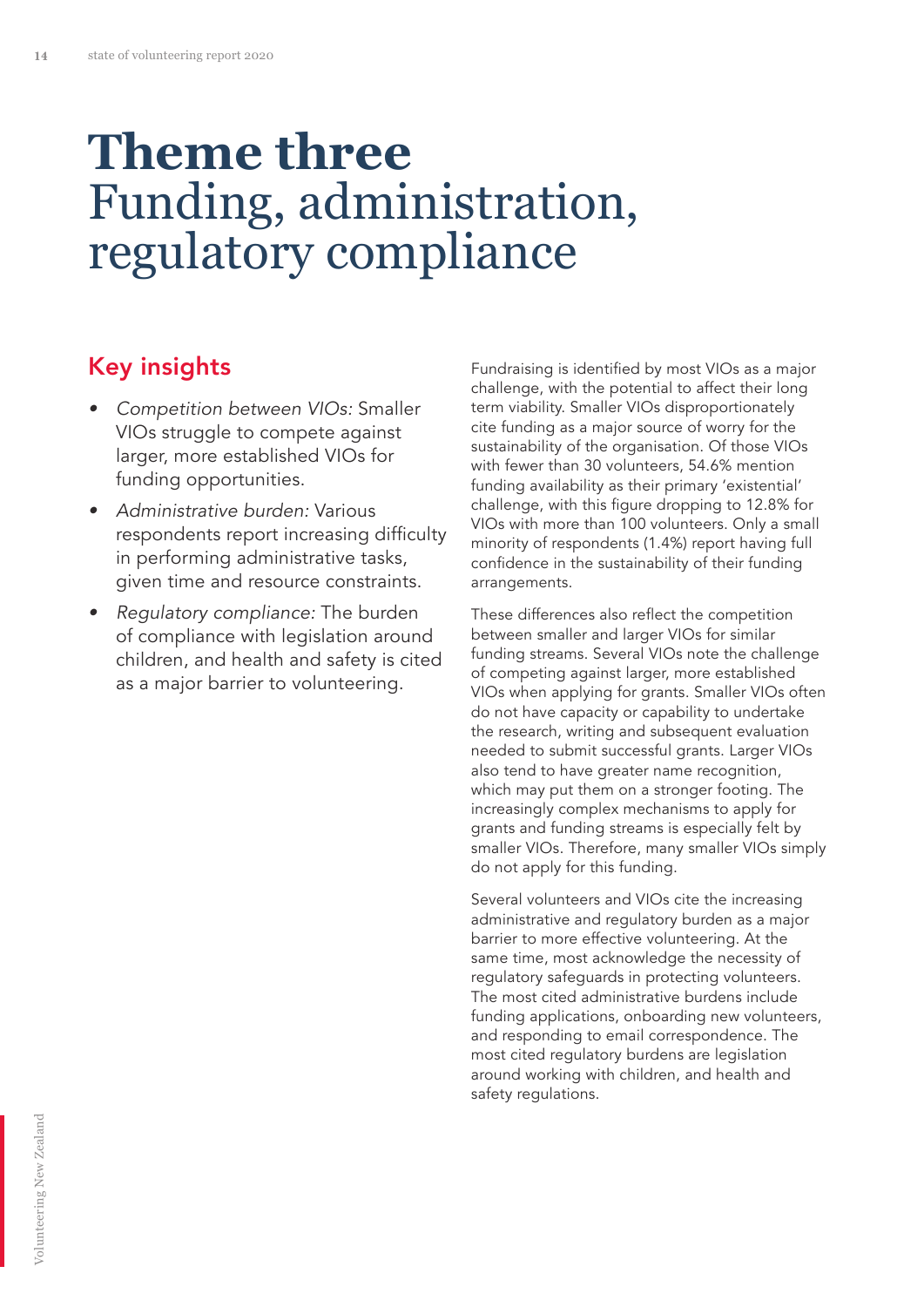"The volunteer work is interesting, and I feel like I am making a big difference in the life of a refugee family."

*Volunteer, English Language Partners, Wellington*

#### How many volunteers does your organisation engage annually?

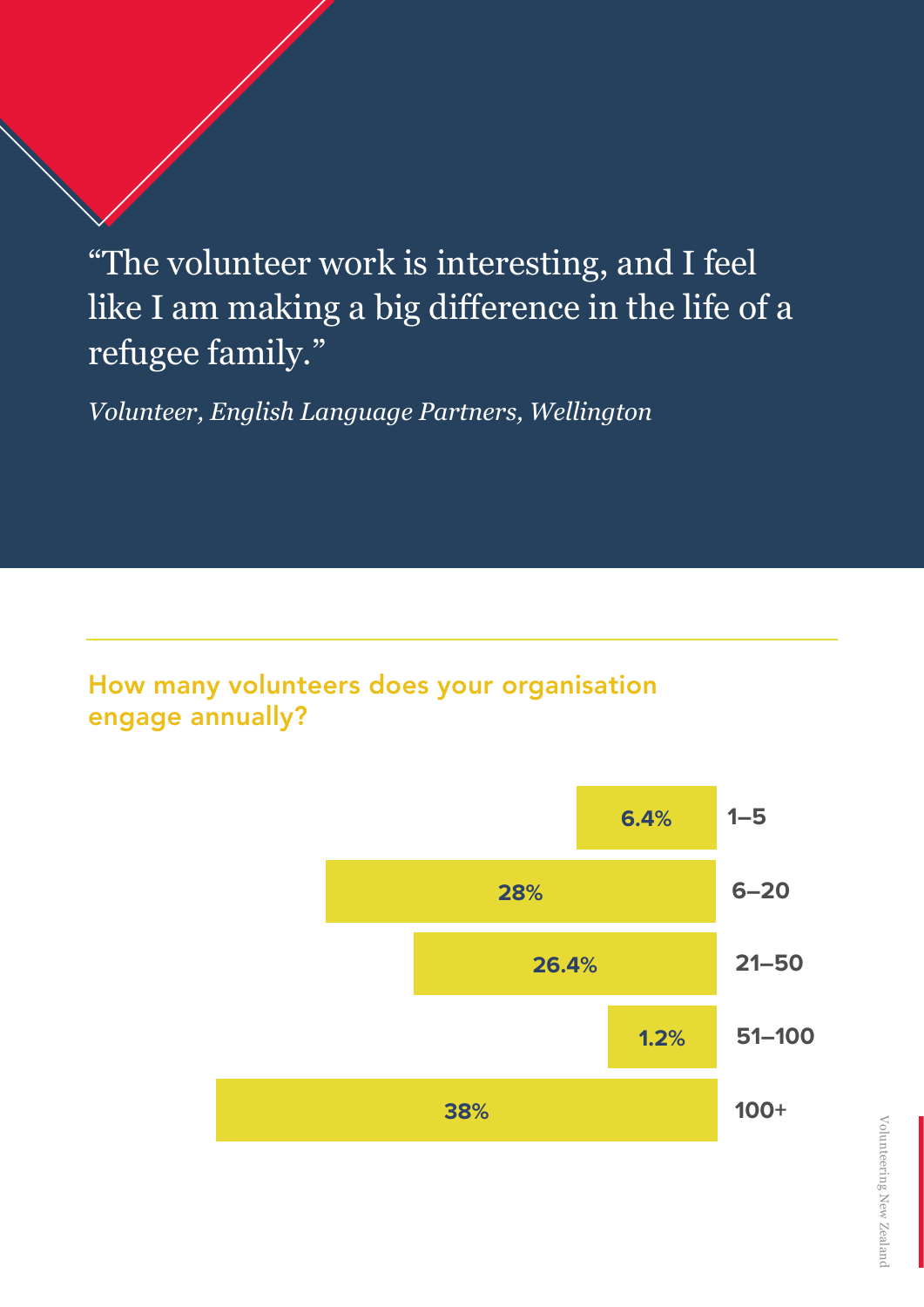### **Theme four** Management and strategy

#### Key insights

- Volunteer relationships: Several volunteers commented on difficulties resulting from management structures and styles. These difficulties are exacerbated by an often time/resourcepoor management context.
- Importance of statistics: Several respondents commented on a general lack of access to up-to-date statistical information related to volunteering. Most VIOs do not currently collect detailed information about their volunteers (including demographics or hours of volunteering work done).
- National strategy: Several VIOs voiced their desire for a national platform and repository to facilitate better sharing of best-practice tools, and to ensure the sector's guiding philosophy is ethical, inclusive, and impactful.

While the majority of VIOs (60.6%) conduct performance reviews of some sort for their programmes and volunteers, the remaining (39.4%) do not conduct any kind of performance reviews or evaluations for either their volunteers or their programmes.

Several volunteer respondents commented on work environment challenges resulting from management structures and styles, including some reports of bullying or discrimination.

One aspect of the community and voluntary sector is that it is inherently de-centralised, dispersed, and diverse in the work it performs. This can create a challenge for volunteers and VIOs, with many respondents expressing difficulty in finding

reliable, up-to-date statistical information relevant to their region and field of work. This is especially important for VIOs when submitting grant applications, preparing media releases, and writing policy submissions<sup>11</sup>.

Several VIOs also suggest the need for a national volunteering strategy, led by Volunteering New Zealand, in order to highlight sector-wide best practice. This is stated as being something particularly useful for sharing best practice and principles around diversity and inclusion; recruiting, retaining and recognising volunteers; mobilising more young volunteers; and the role of technology in volunteering.

"I love volunteering with Youthline so much. It has not only allowed me to connect with my community and give back to a resource I needed so badly when I was a youth, but it's also ignited a passion in me to follow my passion of working alongside adolescents with mental illnesses."

*Volunteer, Youthline, Auckland*

<sup>11</sup> Quotation was shortened for brevity. rt, Volunteering New Zealand published a summary of the latest volunteering<br>statistics in New Zealand. Data from the State of Volunteering Report will also<br>feed into this collection of data. More work on producing detailed happen in future. https://www.volunteeringnz.org.nz/research/volunteering-statistics-nz/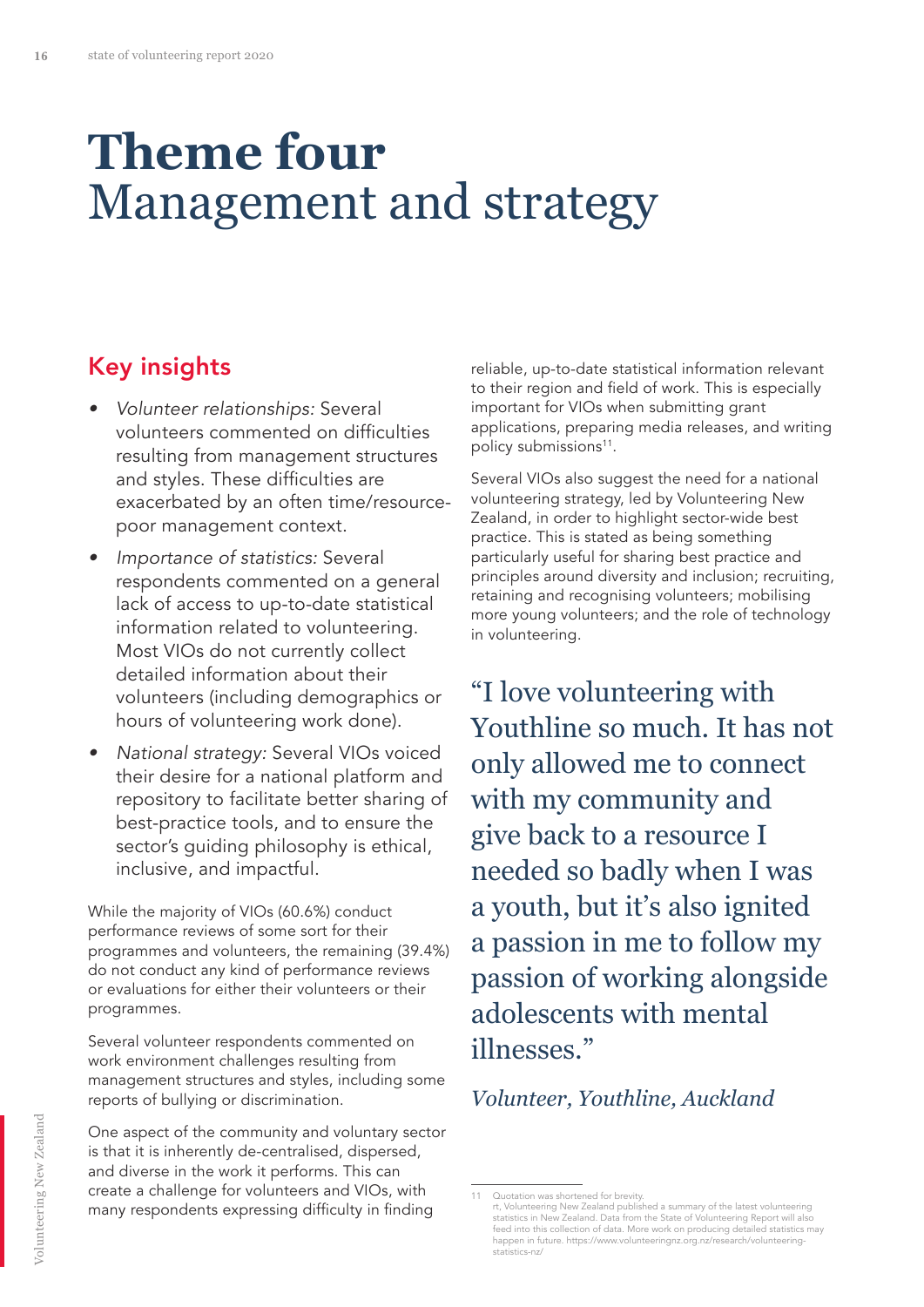### Organisations' (VIOs') ranking for the 'State of Volunteering' = 6.9/10



#### Volunteers' ranking for the 'State of Volunteering'  $= 6.8/10$

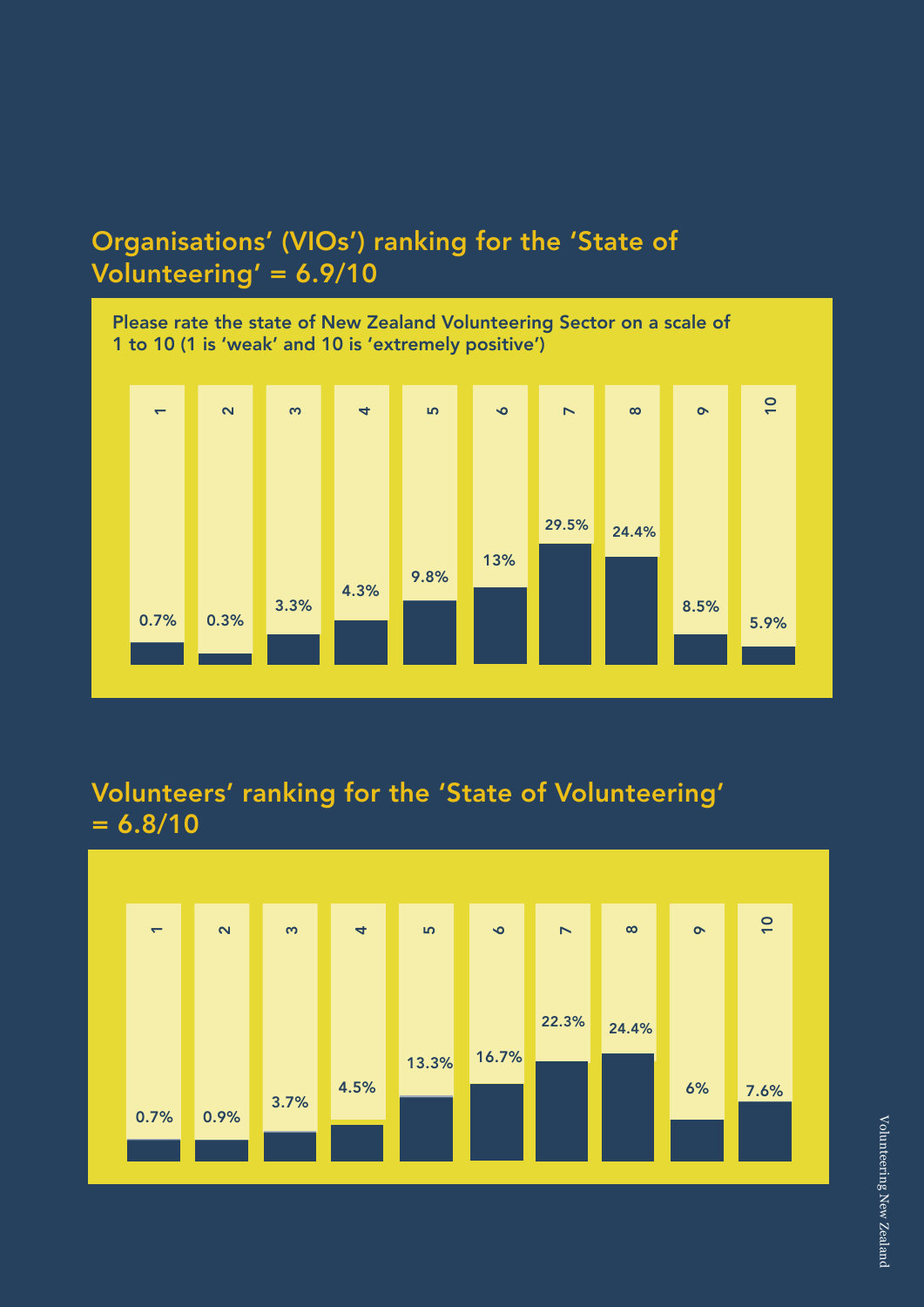### **Conclusion**

As the kaitiaki of mahi aroha, Volunteering New Zealand strives to empower volunteers to enrich Aotearoa New Zealand. To do so, and alongside other endeavours, Volunteering New Zealand conducts regular research and surveys of the volunteering sector. The findings of the State of Volunteering Survey 2020 are promising. Going into COVID-19, more than 3,000 participants rated the state of volunteering in New Zealand as being 6.8 out of 10 and 6.9 out of 10, by volunteers and VIOs, respectively. This is the first time the rating has been separately measured for volunteers and VIOs. The rate is higher than the *State of*  Volunteering 2017 report where the score was 6.0.

The findings of the State of Volunteering Report 2020 indicate that the landscape of volunteering in New Zealand is changing. These changes bring about challenges as well as opportunities. These opportunities are especially present across the themes of community, diversity and inclusion, engaging and recognising volunteers, funding, administration, and regulatory compliance, and in the practical considerations of resources, data, and strategy. While 82.3% of volunteers intend to continue their current volunteering role in the long term, 36.6% of VIOs report a lack of volunteers as their biggest challenge. There is some indication that people are becoming increasingly time poor, with a smaller percentage of volunteers performing most of the work. However, it is heartening that the majority of those currently engaged in volunteering are committed to doing so for the long term.

A number of organisations voiced their concerns around funding. This was in a pre-pandemic environment and funding issues, especially for smaller organisations, are likely to become more severe due to Covid-19 impacts. Both

volunteers and VIOs agreed that volunteering is not appropriately recognised and valued. They all wanted the significant contribution of volunteering to be recognised and appreciated by communities, society, and the Government. In addition, volunteers' expectations have changed. While they maintain a long term commitment to a particular organisation, they prefer short term and episodic volunteering commitments that are flexible.

The real value of this report is that the research draws on survey data and data available from Statistics New Zealand immediately before the Covid-19 pandemic impacted New Zealand. Surveys closed in late-February and the most recent census data was used. The survey findings can therefore be used as a benchmark for the state of volunteering sector just before the country was moved into the Level 4 Covid-19 lockdown. As a direct result of the Covid-19 pandemic, the volunteering landscape looks immensely different, and it is hard to know exactly what it will look like in the longer term. Using the State of Volunteering Report 2020 as a benchmark for the pre-Covid-19 volunteering environment will assist future research to explore the impacts of the Covid-19 on the volunteering sector.

Covid-19 disrupted the community and volunteer sector and resulted in significant challenges, restrictions, and changes. But we have witnessed people's generosity and increased awareness of the power and value of our team of five million in helping one another to come out of this journey stronger.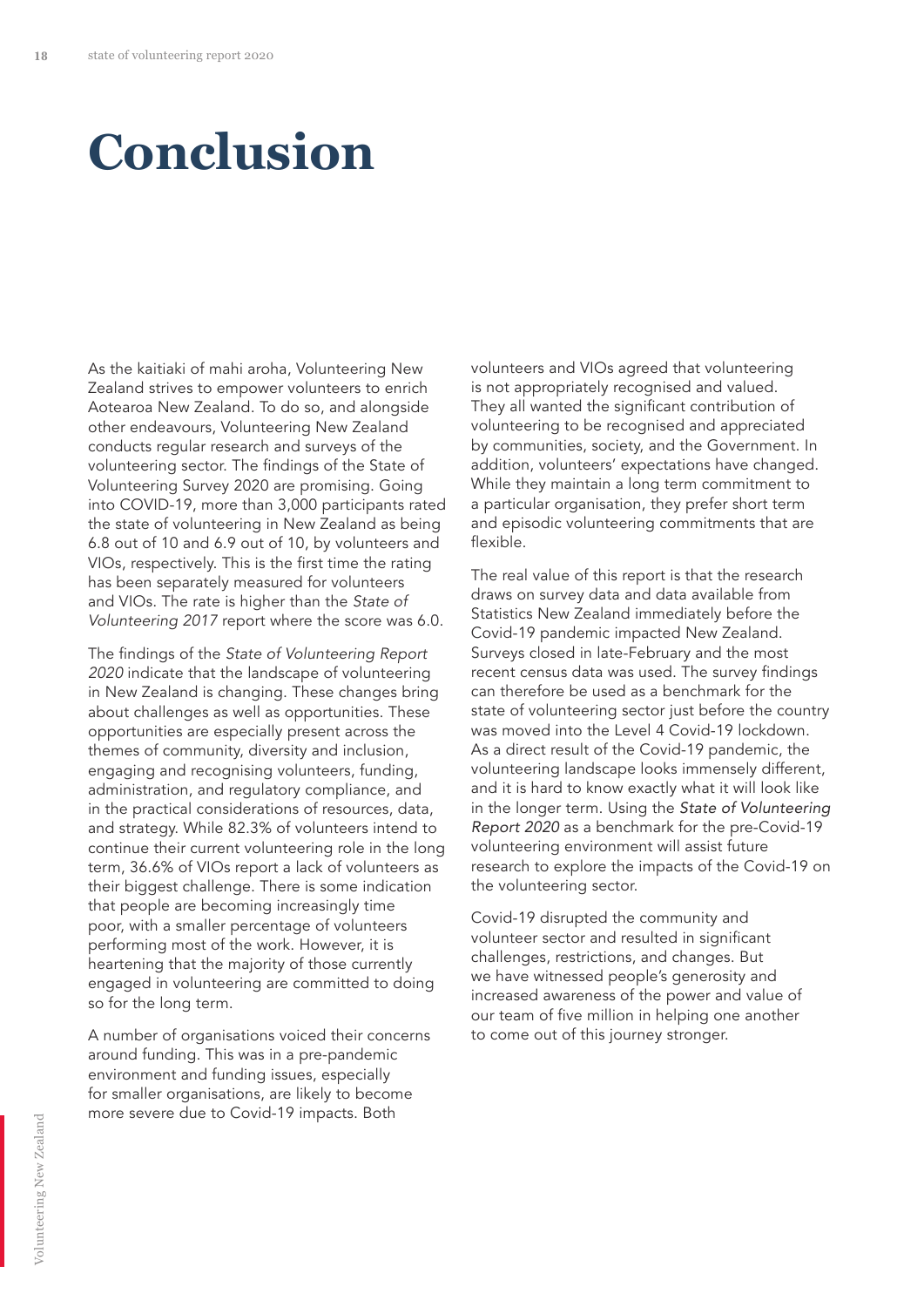Moving forward, better recognition is needed by Government and the wider public about the diverse ways that people contribute to their communities, as well as ensuring that we are evaluating this contribution in innovative and appropriate ways. A more consistent approach is needed to get a sense of the changing picture of volunteering as it relates to progress in wellbeing outcomes. Other data about unpaid work, non-profit institutions, wellbeing and Māori wellbeing frameworks, and formal and informal volunteering need to be collected and incorporated into evaluations.

In particular, we need to prioritise recognising and measuring mahi aroha in ways that appropriately and accurately reflect the extensive contribution of Māori to Aotearoa's cultural identity and social capital. In doing so, mahi aroha needs to be incorporated into the Government's provisions, policies, and procedures for volunteering. More attention should be paid to research related to mahi aroha and its contribution to the development of Māori communities and to Aotearoa New Zealand more widely.

Volunteering New Zealand will continue to support communities and the voluntary sector in their volunteering activities through our research and advocacy, as well as through a range of resources, guidelines, and learning and development opportunities.

#### He waka eke noa. We are all in this together.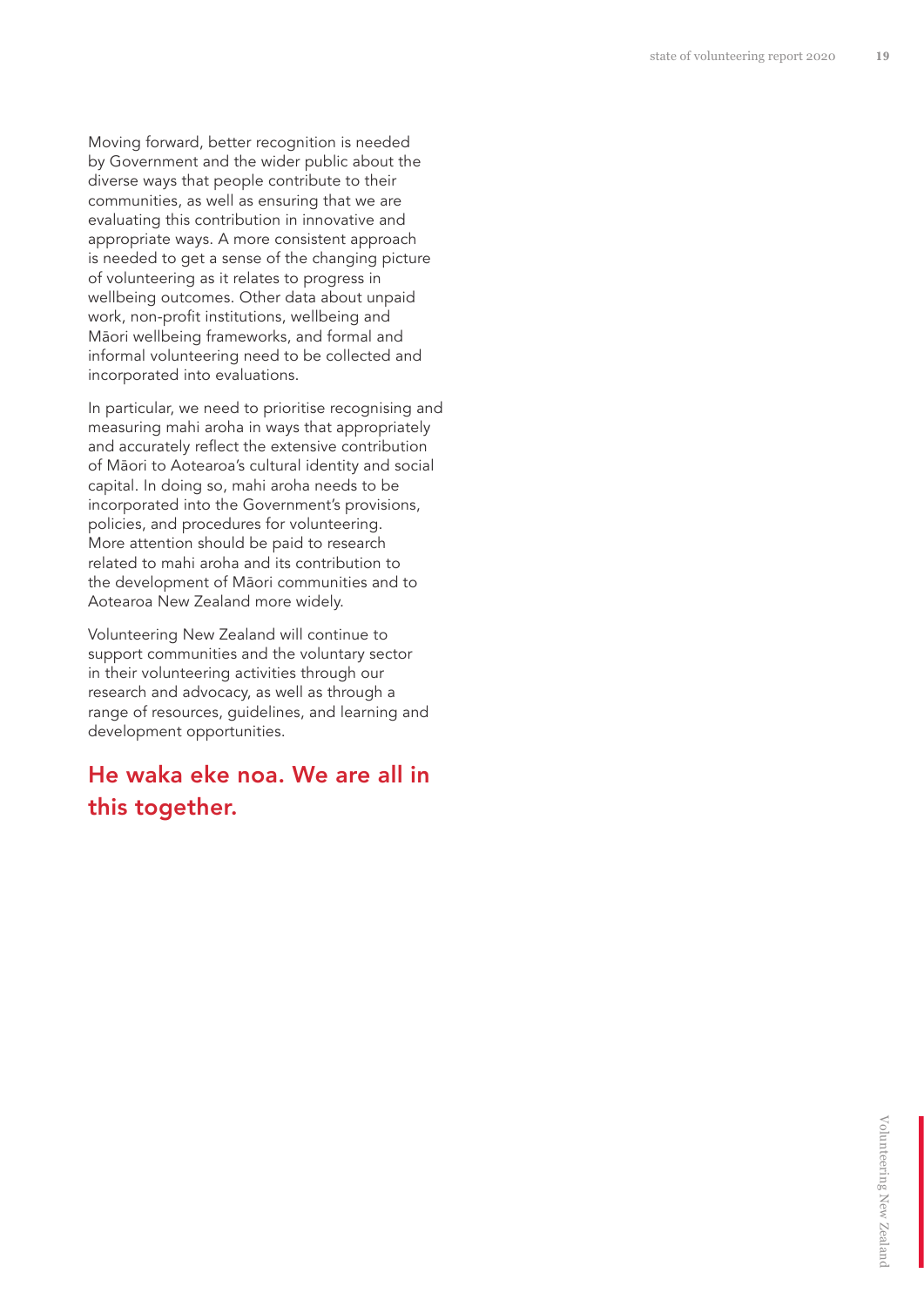"My goal with each group is to get their voices on the page. I don't want to give the impression I'm in any way selfless in running these classes. I get at least as much from it as the men do. That moment when a story or poem that didn't exist is now in the world – there's no better feeling. And, as every teacher knows, it's such a blast when someone 'gets it': when they realise they've put something on a page that captures their thoughts, or their heart, or their story."

**20** state of volunteering report 2020

*– Volunteer, Hawkes Bay Regional Prison, Hawkes Bay*

"Being a companion is a varied role, and a meaningful one. Sometimes it's just making a cup of tea for family members, or going for a walk with a patient who hasn't been outside for a while, or offering up a bit of distraction, like watching the cricket with a patient. It's a very rewarding role."

*– Volunteer, Otago Hospice, Otago*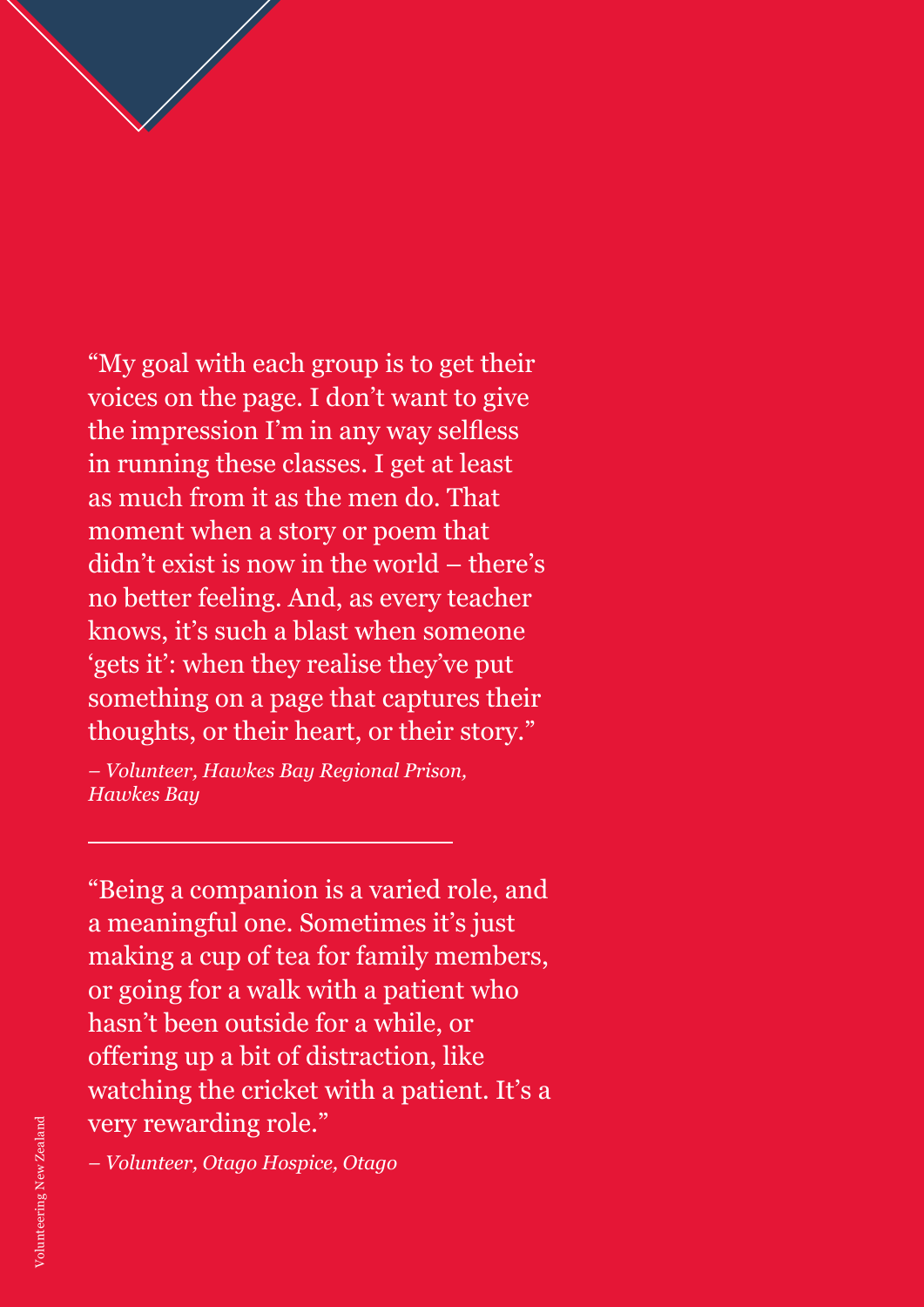

of volunteers intend to continue 82.3% volunteering long-term with their

> **Proportion of people aged 15 years and over**  who reported having done voluntary work for an **organisation or directly for a person from another**

### **49.8%**

of people aged 15 years and over reported having done voluntary work in the last four weeks in 2016.





**New Zealanders volunteer for an organisation** *or* **help a person from another household**